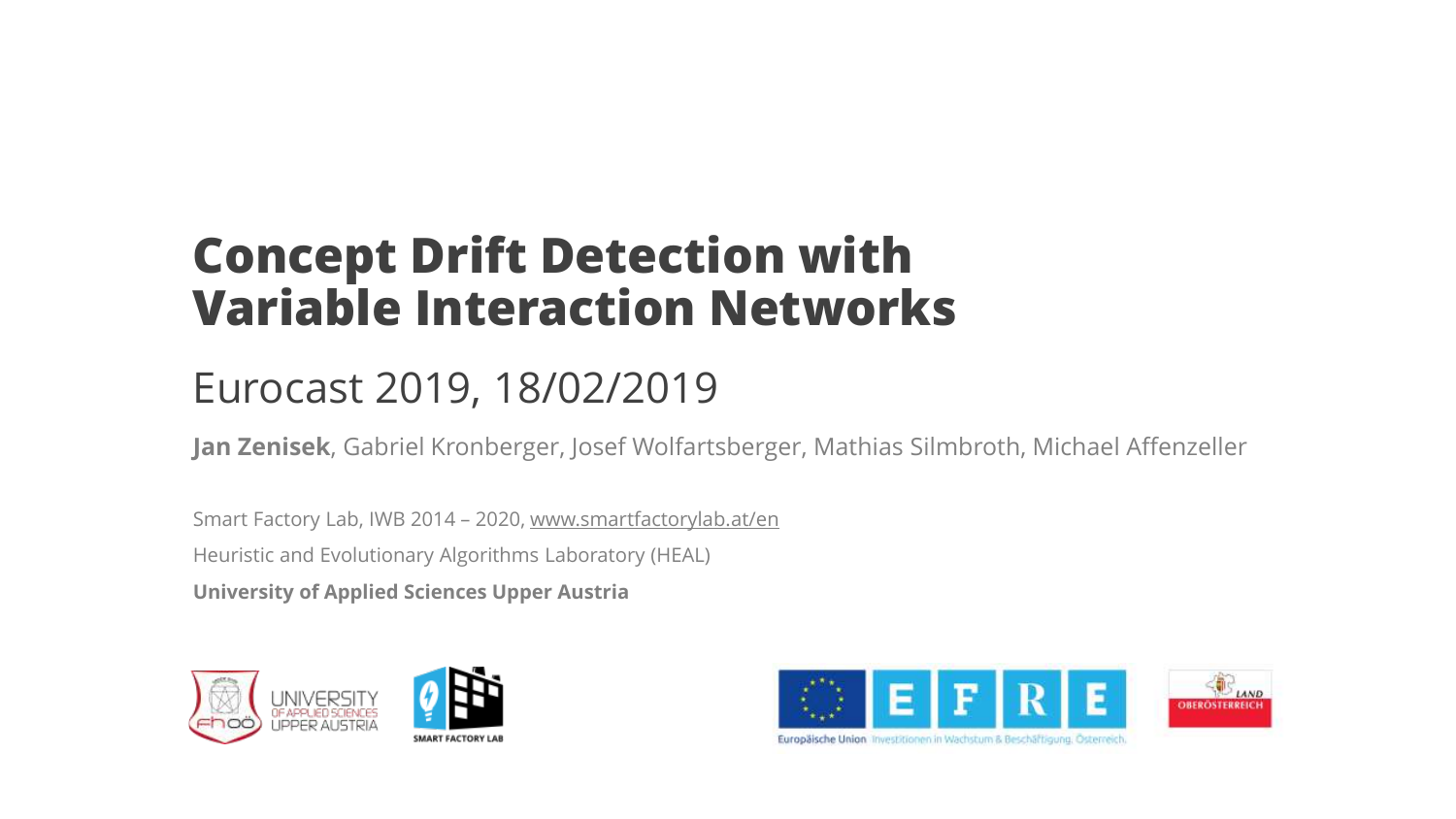

Research Question: How can we adapt meta-heuristic algorithms for Predictive Maintenance (PdM)?

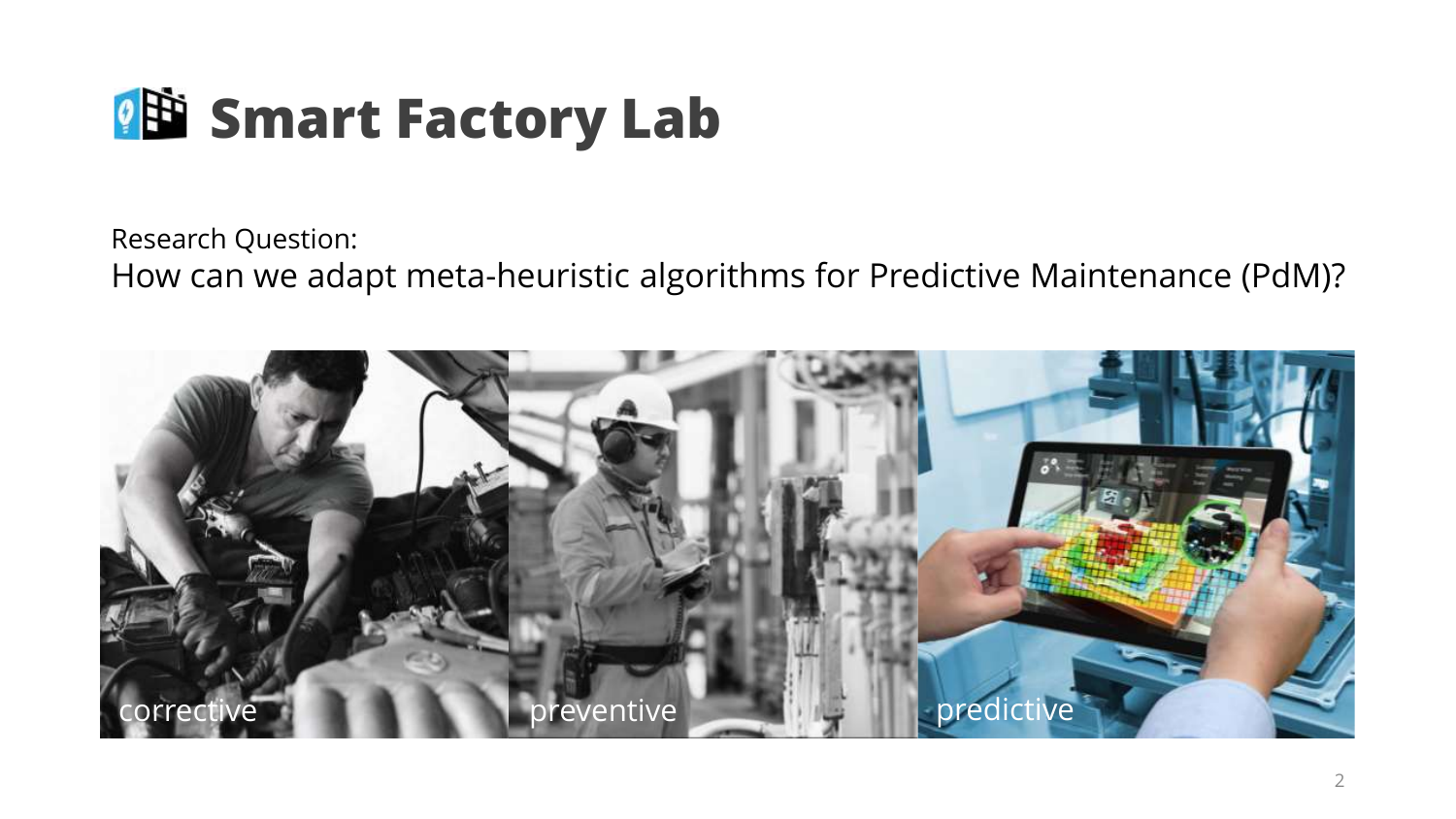# **Challenges**

- Quality of recorded data
	- Frequency, accurracy, amount,…
	- Supervised learning needs supervised recording

• Deployment and real-time evaluation

- Realistic goals
	- Prediction of *Remaining Useful Lifetime* is difficult
	- First Step: Detection of states and deviations

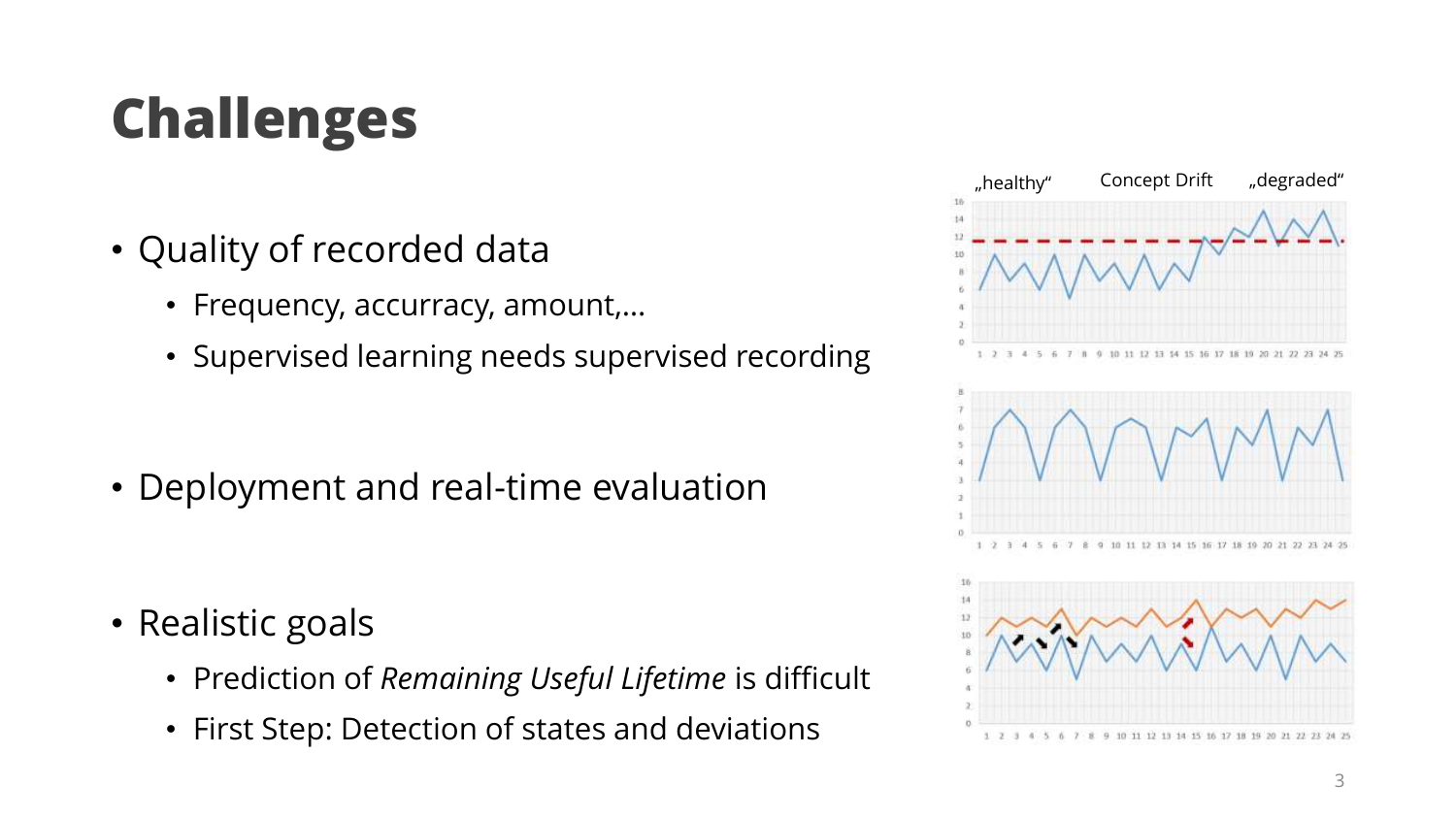# **Data Based PdM Approach**





4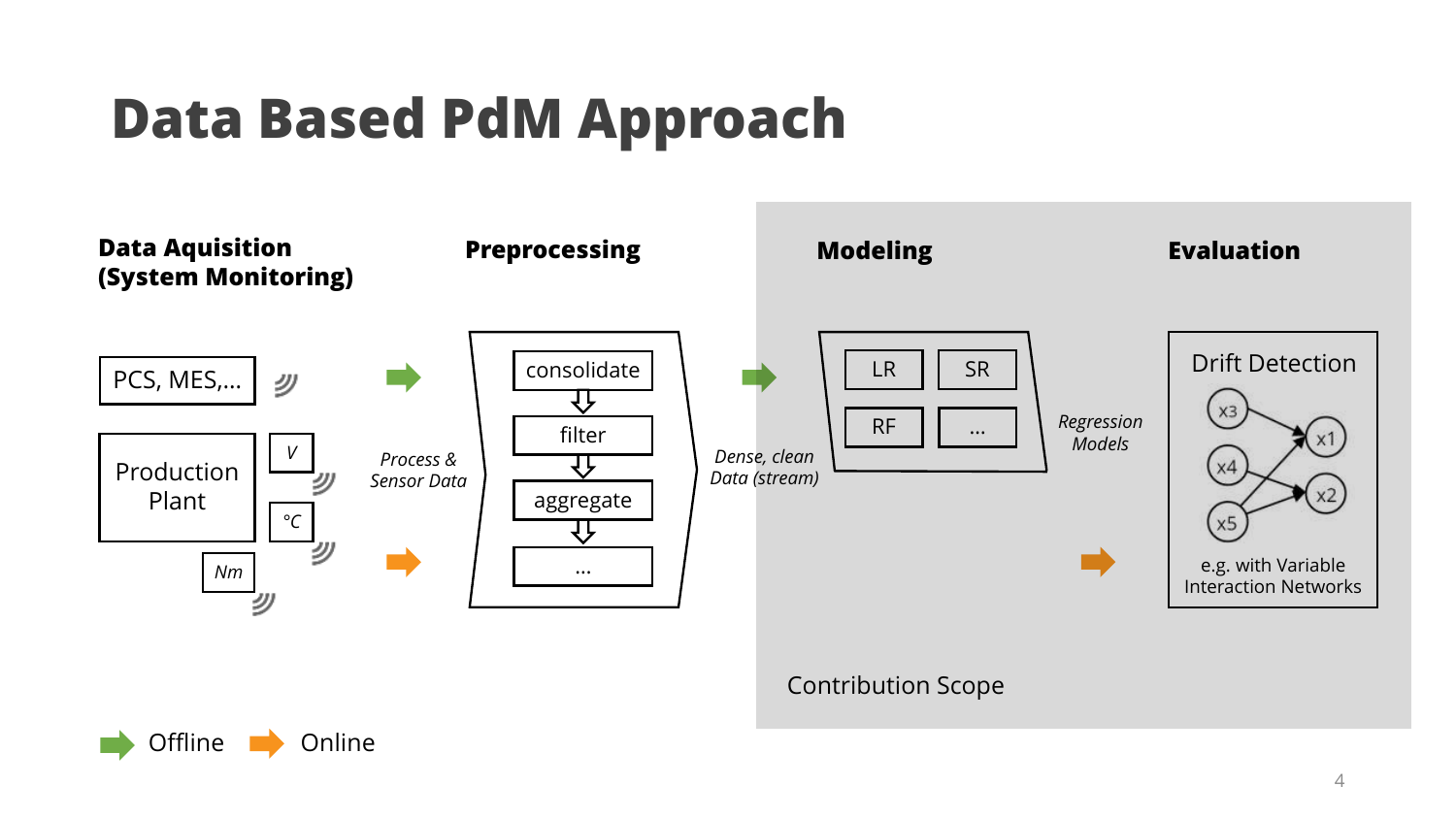# **Variable Interaction Network**

= directed, weighted graph

(nodes: variables, edges: impact of variables on others)

- Model Type Characteristics
	- $\nabla$  Enables holistic system analysis
	- $\nabla$  Agnostic to the regression algorithms which are used as base
	- $\nabla$  Fast to build, once regression models are built
	- $\angle$  Non-deterministic modeling may result in many different network alternatives
	- $\angle$  Infeasible for high-dimensional data without pruning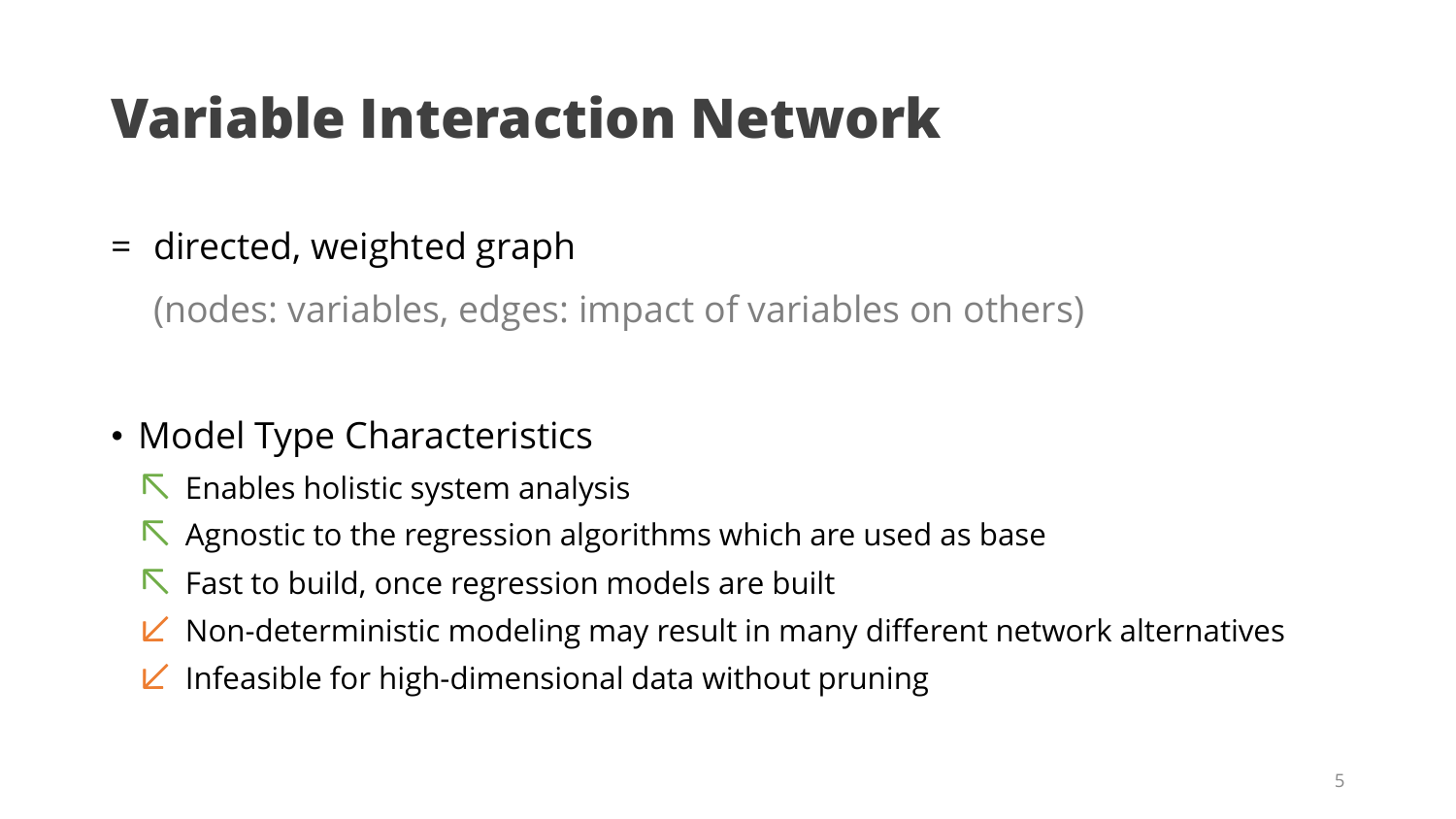## **Sample Variable Interaction Network**



Winkler et al. *Variable Interaction Networks in Medical Data.* EMSS, 2012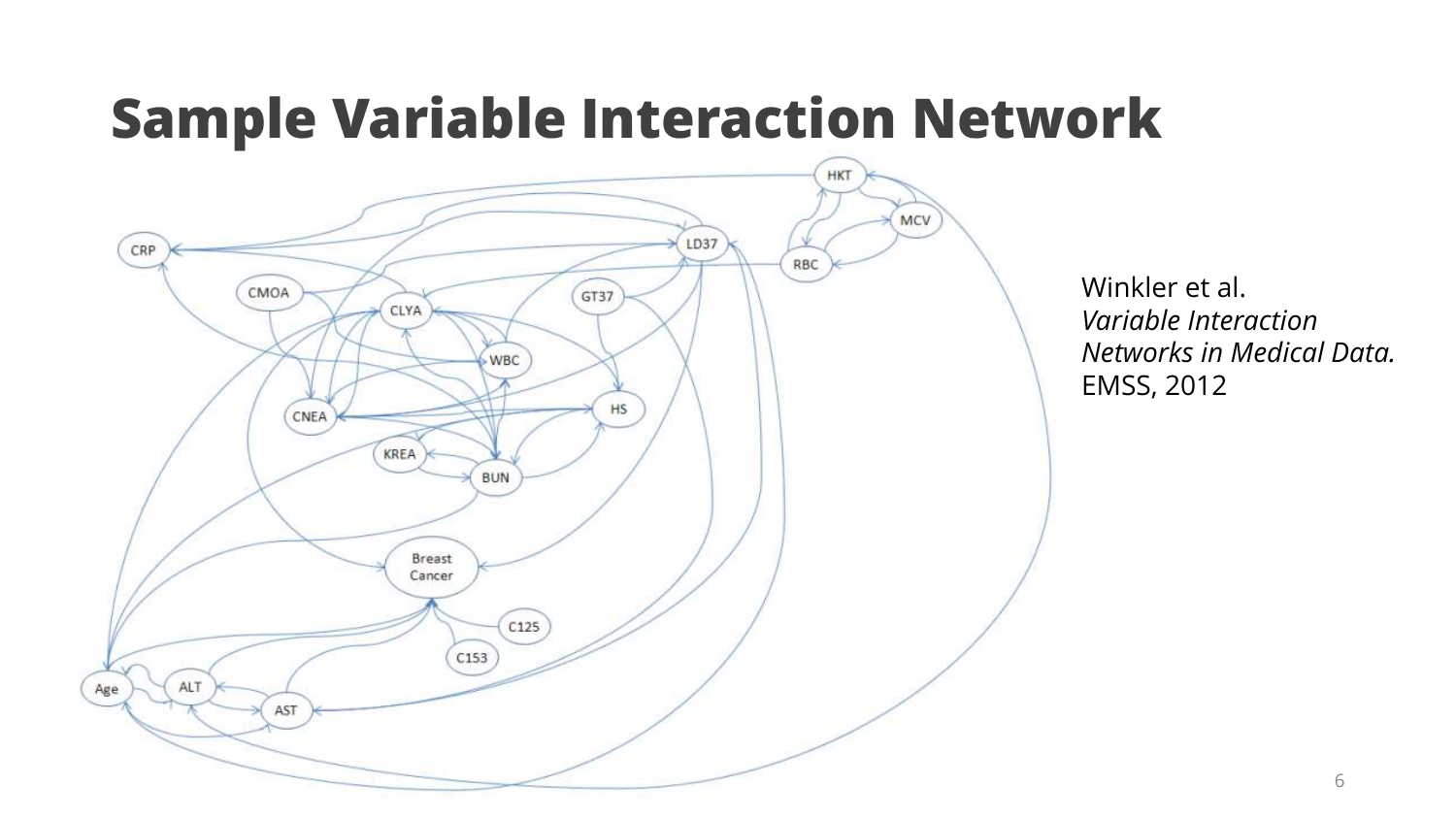## **Sample Variable Interaction Network**



Kronberger et al. *Genetic Programming: Current Trends and Applications in Computational Finance*, Nova Science Publishers, 2013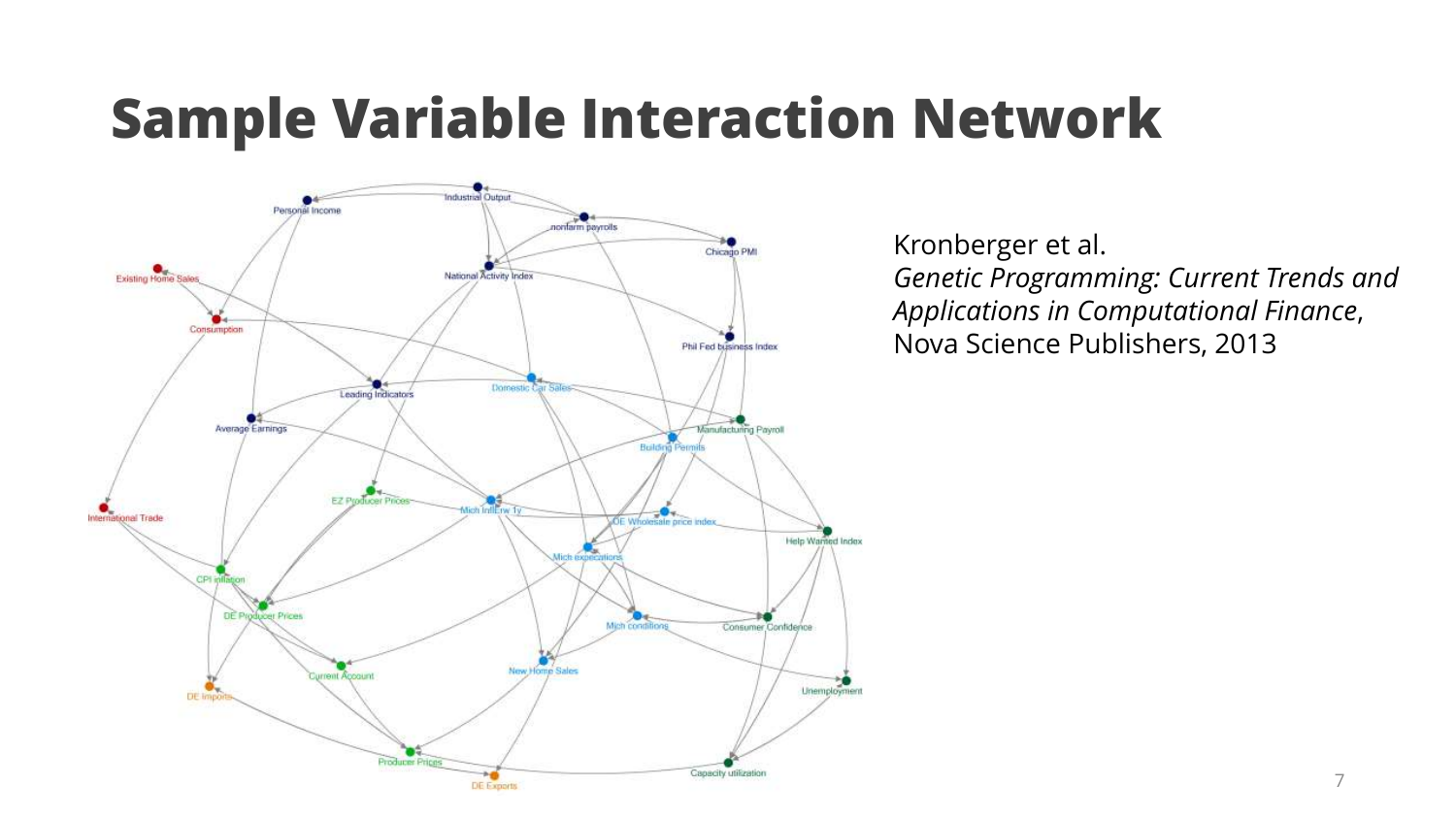## **Sample Variable Interaction Network**



Kommenda et al., *Data Mining using Unguided Symbolic Regression on a Blast Furnace Dataset.* EvoComplex, 2011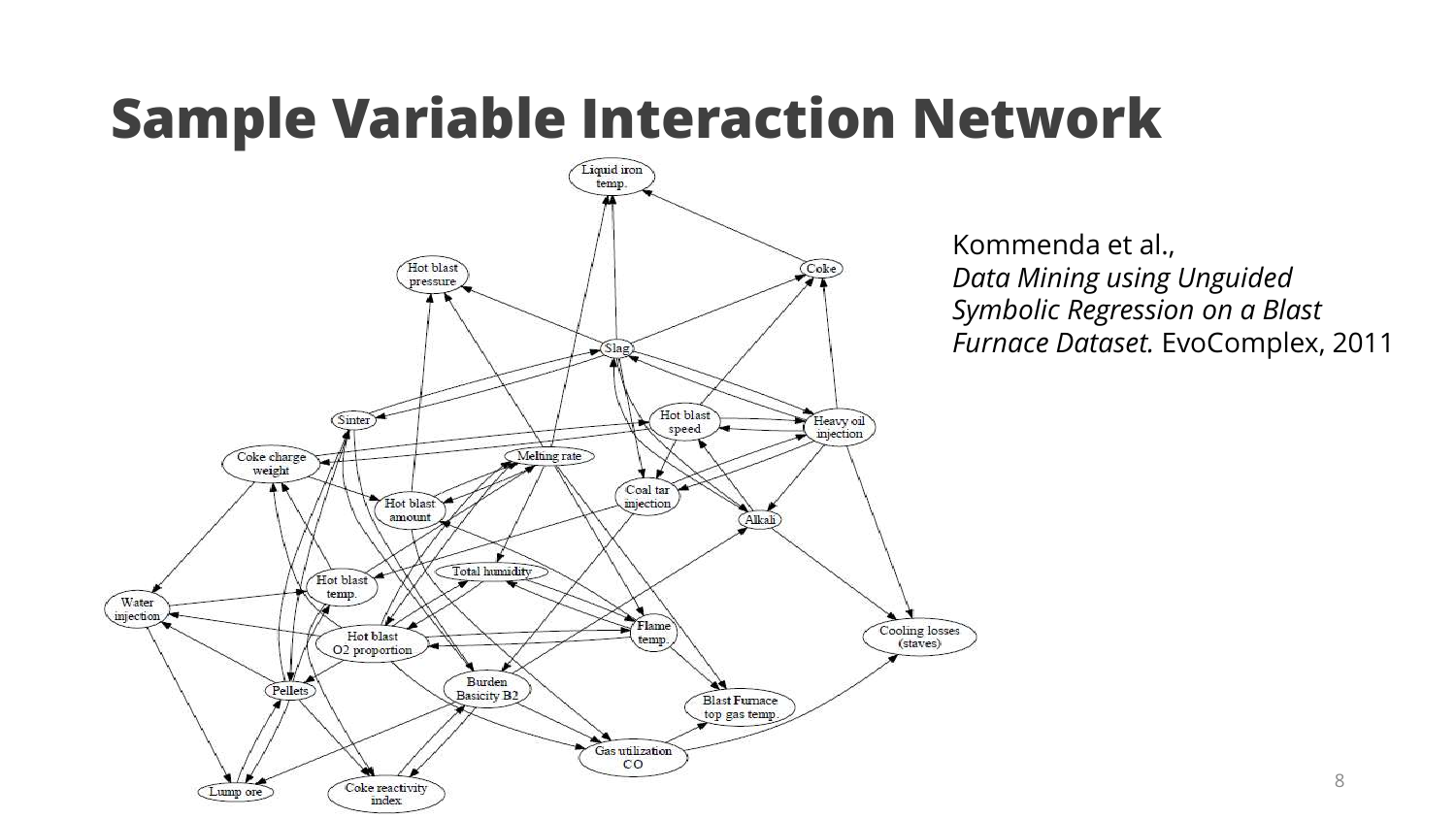# **Variable Interaction Network: Modeling**

target input variables

1. Alternate targets & inputs 2. Calculate variable impacts 3. Create network

| x1  | x2  | xЗ  | x4  | х5  |
|-----|-----|-----|-----|-----|
| 1.1 | 1.4 | 1.7 | 1.3 | 1.2 |
| 1.2 | 1.3 | 1.4 | 1.5 | 1.3 |
| 1.2 | 1.1 | 1.4 | 1.9 | 1.4 |
| 1.4 | 0.9 | 1.2 | 1.3 | 1.4 |
| 1.2 | 1.2 | 1.6 | 1.2 | 1.7 |

2.1 Replace variable values, e.g. by shuffling

2.2 Recalculate model error, e.g. R²  $\rightarrow$  Error increment = impact

Example calculation for x1:





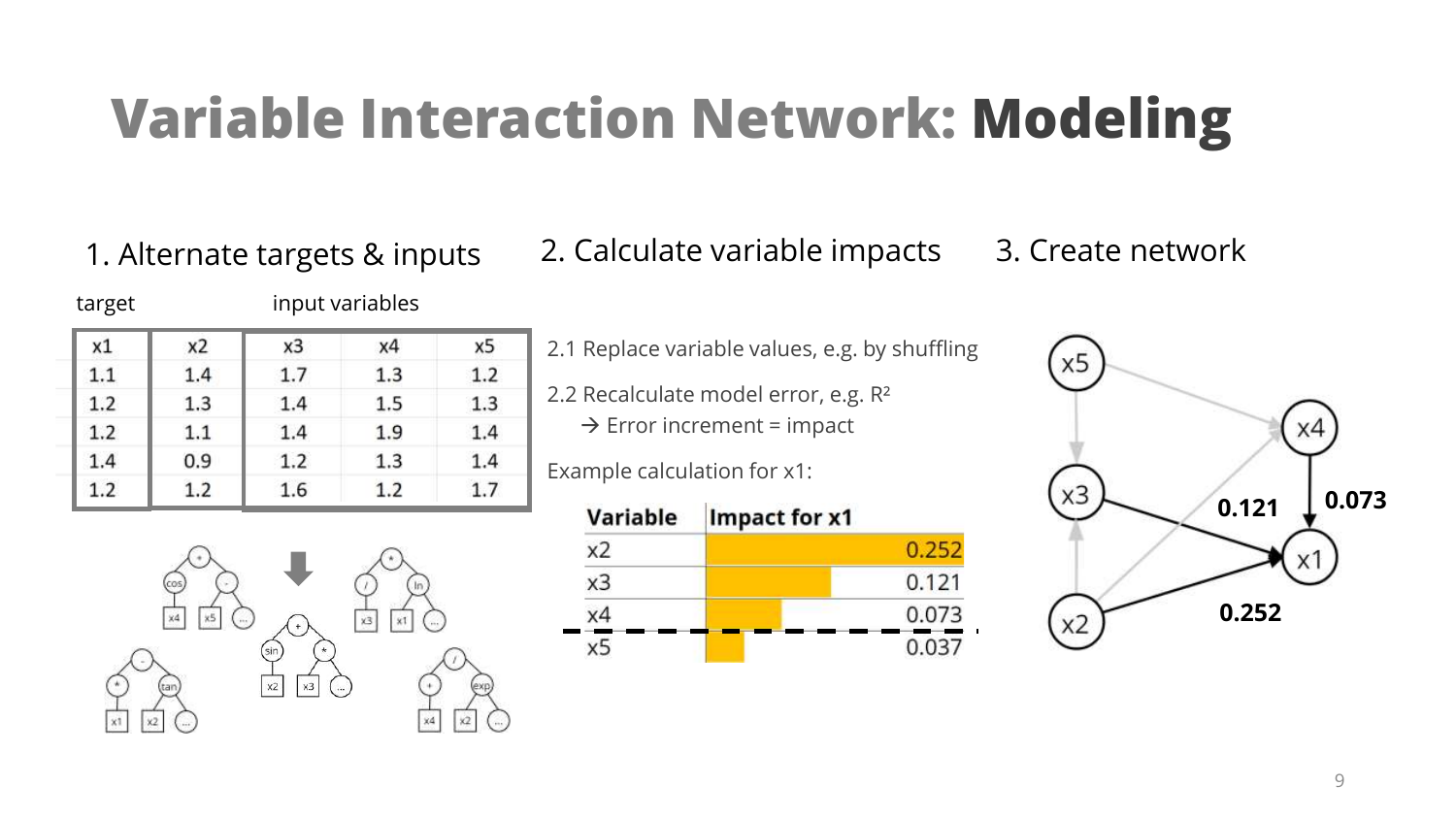### **Variable Interaction Network: Evaluation**

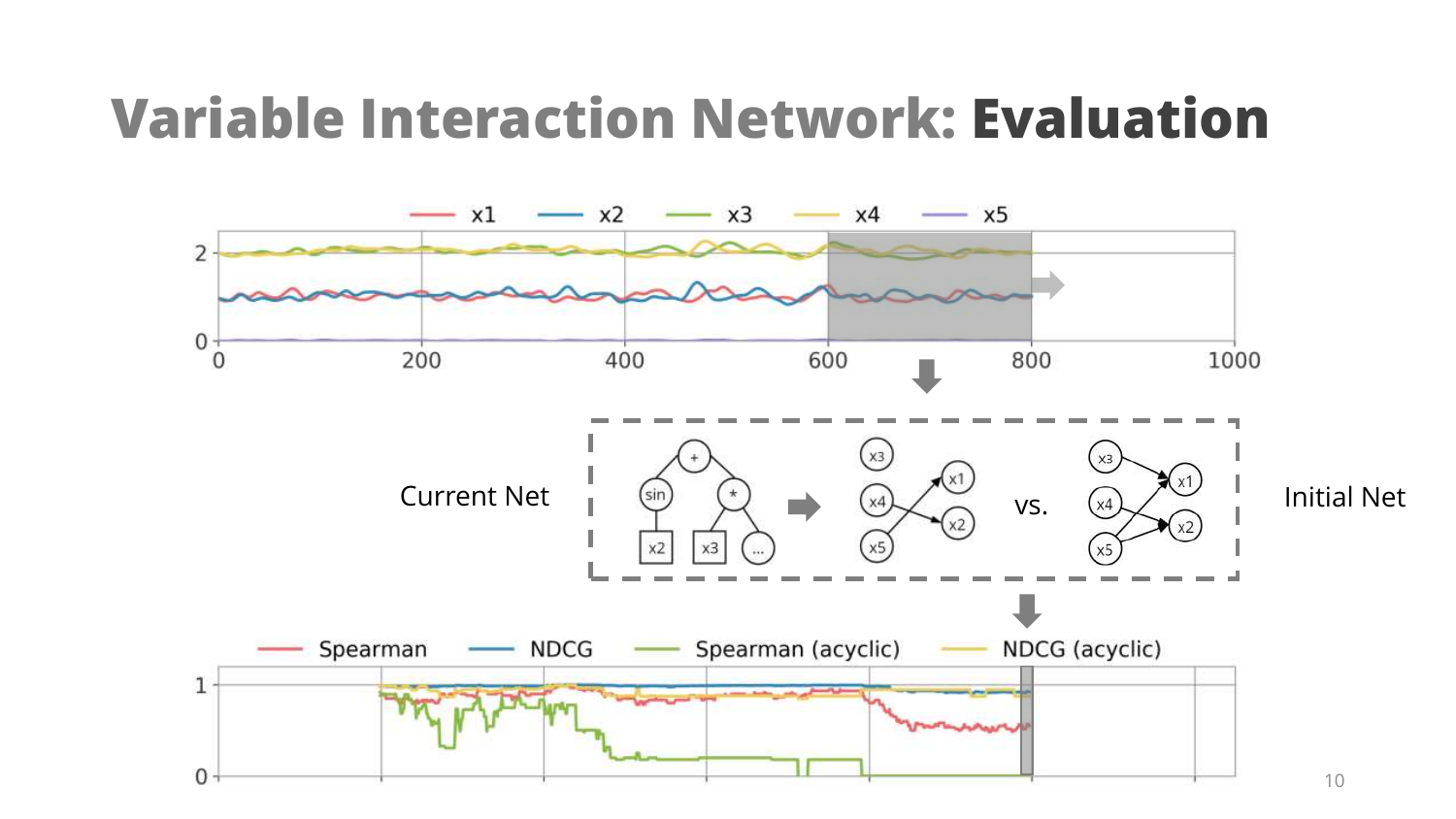## **Variable Interaction Network: Comparison**

| <b>Initial Net:</b> |                | <b>Current Net:</b> |    |     |     |                |    |     |                |  |  |
|---------------------|----------------|---------------------|----|-----|-----|----------------|----|-----|----------------|--|--|
|                     |                | x <sub>1</sub>      | x2 | x3  |     |                | x1 | x2  | x <sub>3</sub> |  |  |
|                     | $x_1$          |                     |    |     |     | $x_1$          |    | 0.5 | 0.4            |  |  |
|                     | x <sub>2</sub> | 0.2                 |    | 0.4 | VS. | x <sub>2</sub> |    |     |                |  |  |
|                     | x3             |                     |    |     |     | x3             |    | 0.6 |                |  |  |

#### • **Spearman's Rank Correlation**

Considers deviations in ranks, top-ranked variables are treated equally to lowly ranked variables.

#### • **Normalized Discounted Cumulative Gain [Kekäläinen, 2002]**

Exponential weighting scheme which puts more weight on top-ranked variables (developed in the context of information retrieval).

> *Kronberger et al., Measures for the Evaluation and Comparison of Graphical Model Structures, Eurocast 2017*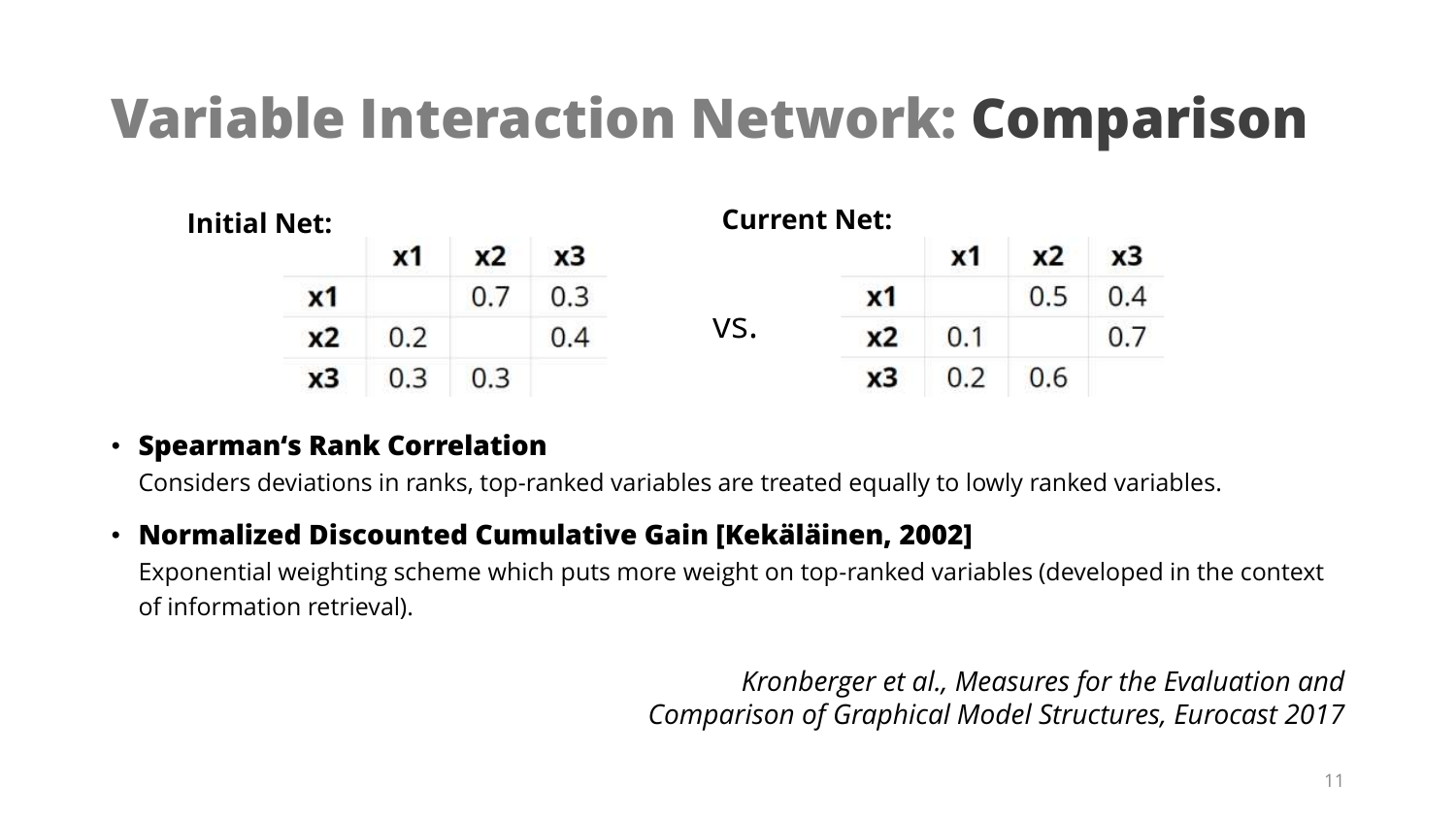# **Toy Problem: Communicating Vessels**

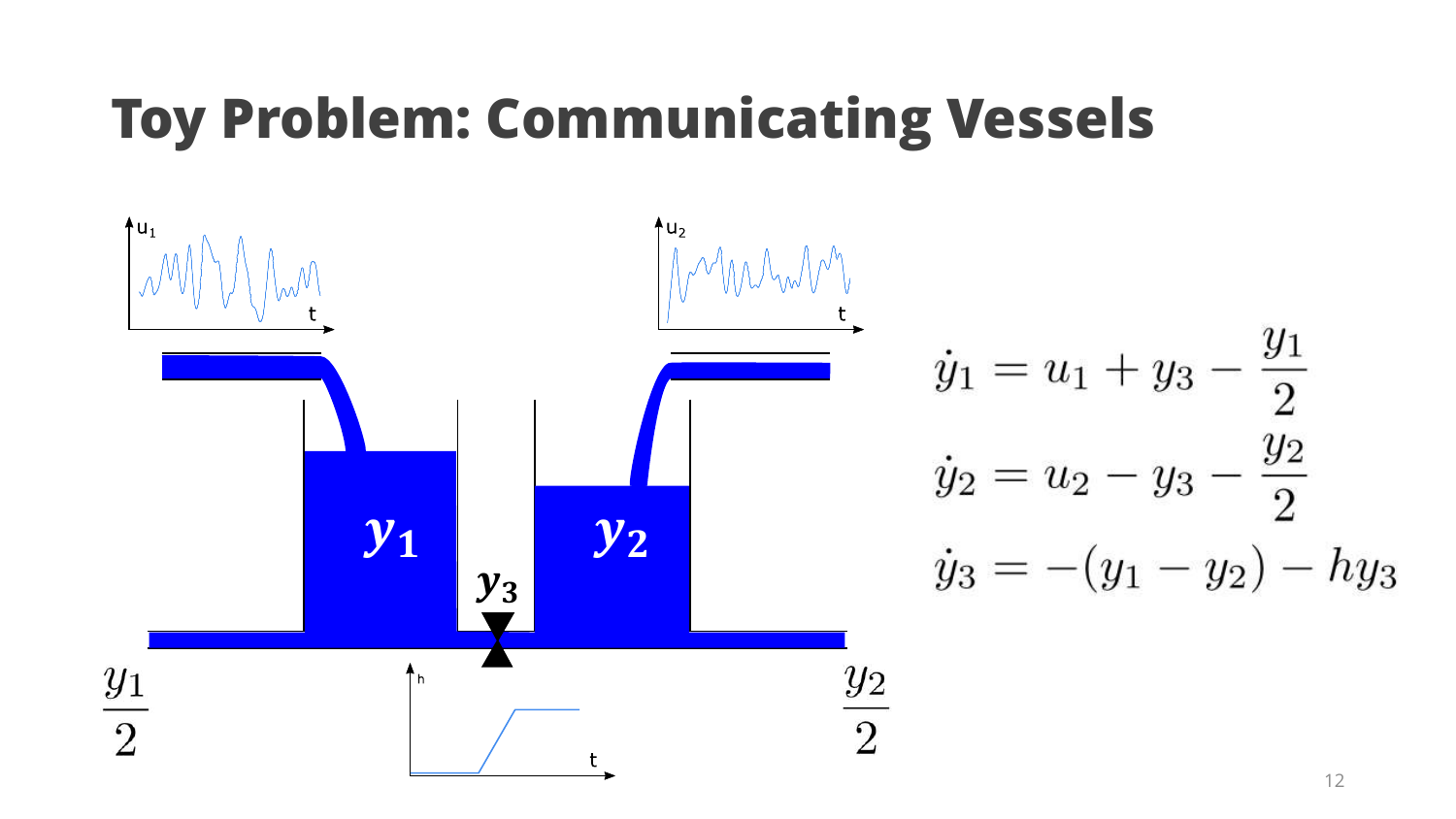## **Brief Live Demo**

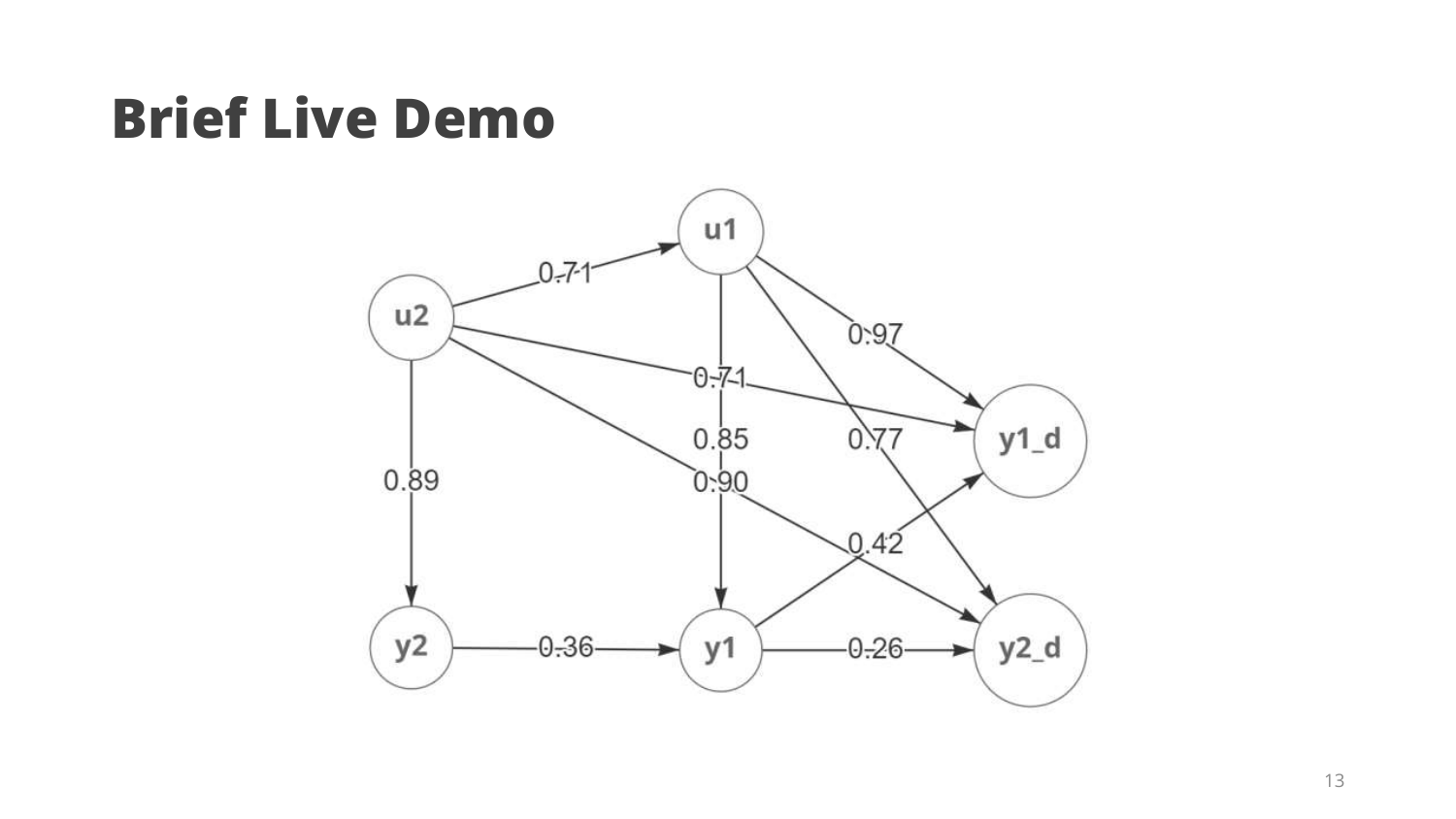#### **Toy Problem: Communicating Vessels Trained Network**



#### **Sample Run:**

Modeling: Symbolic Regression (SR), Evaluation: Sliding Window Size = 200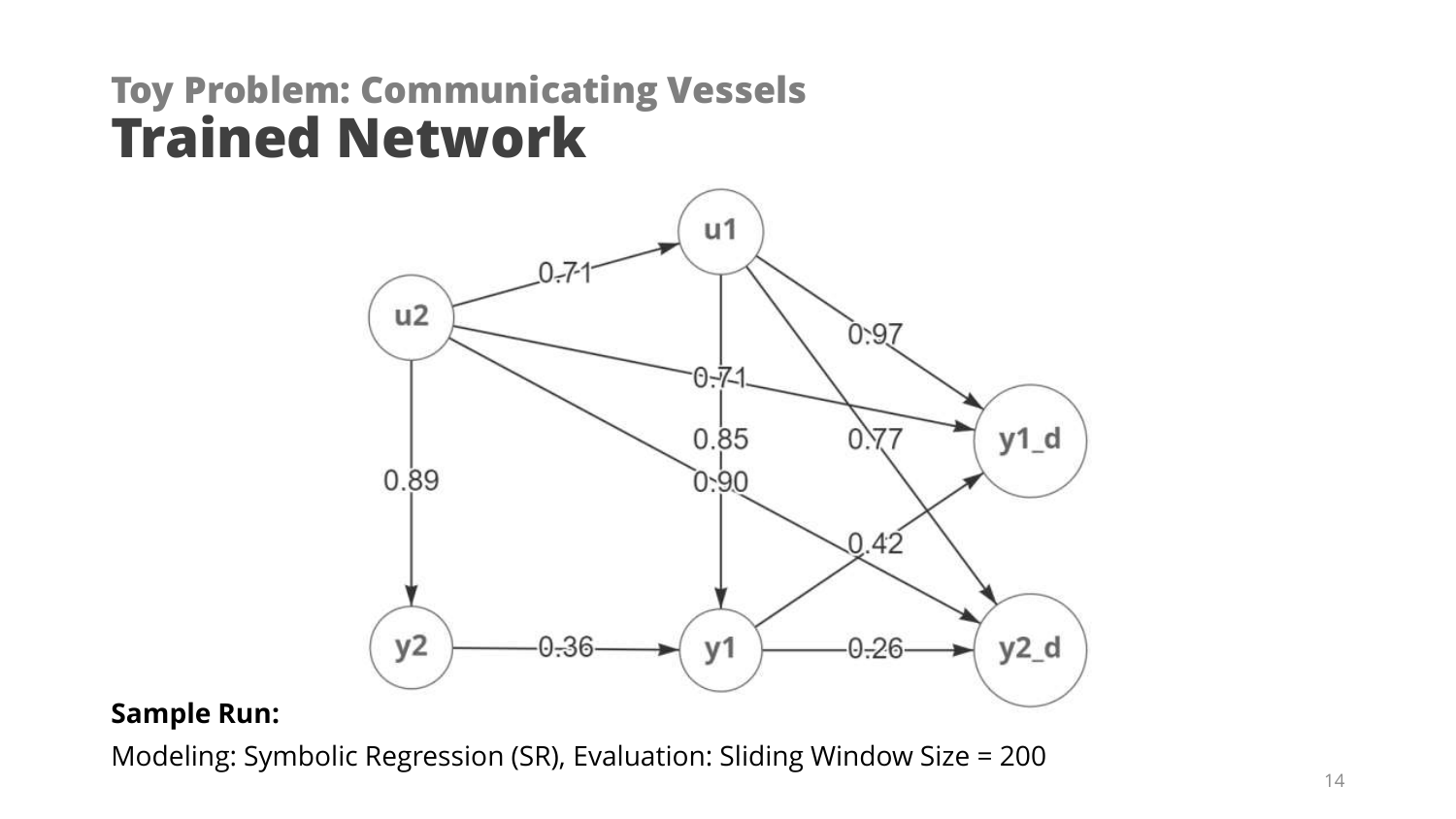### **Toy Problem: Communicating Vessels Network Snapshots**



Network "0" **Network "20"** Network "10" **Network** "10" 10" 11

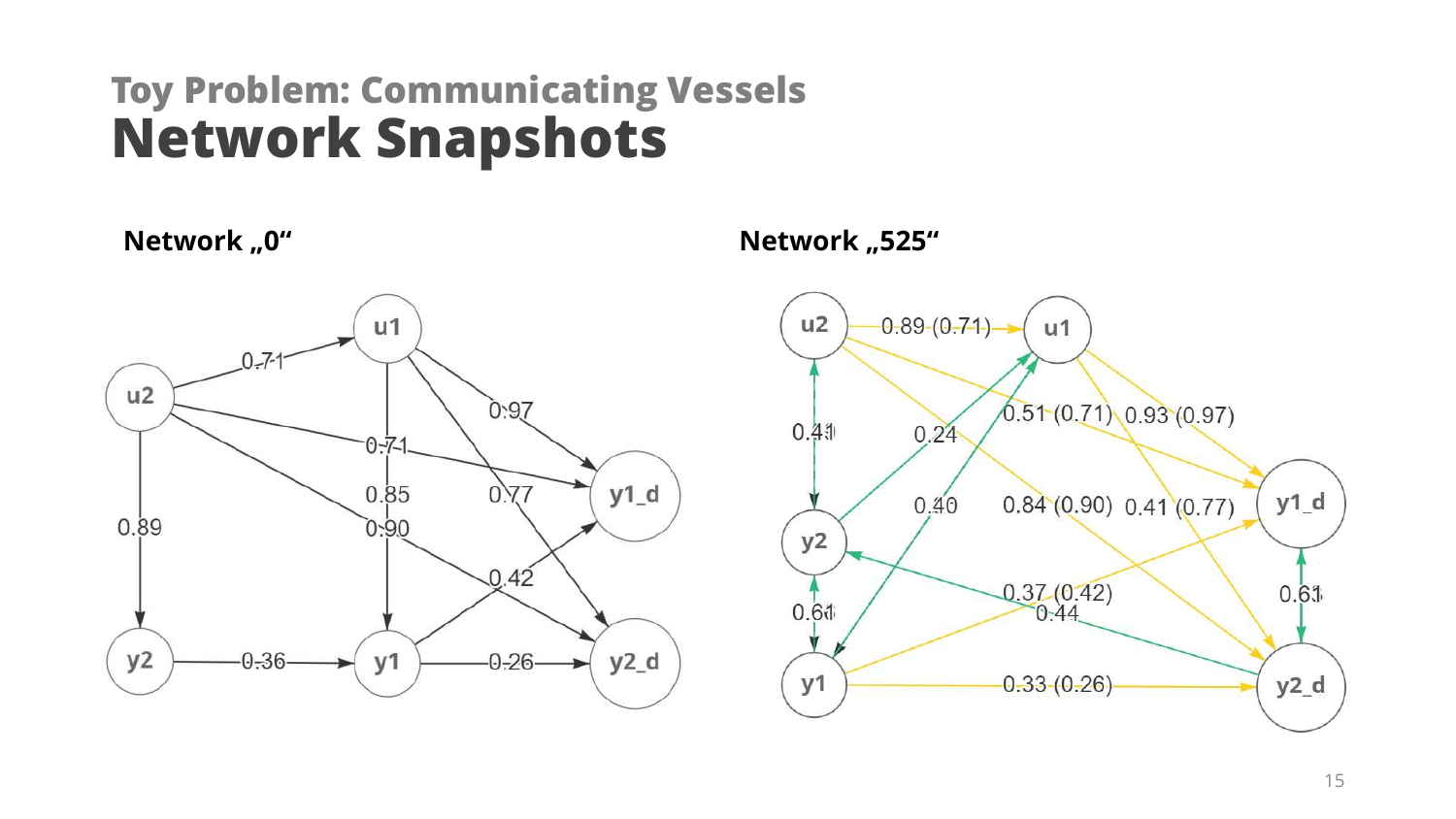### **Toy Problem: Communicating Vessels Network Snapshots**

**Network "0" Network " Network " Network"** 



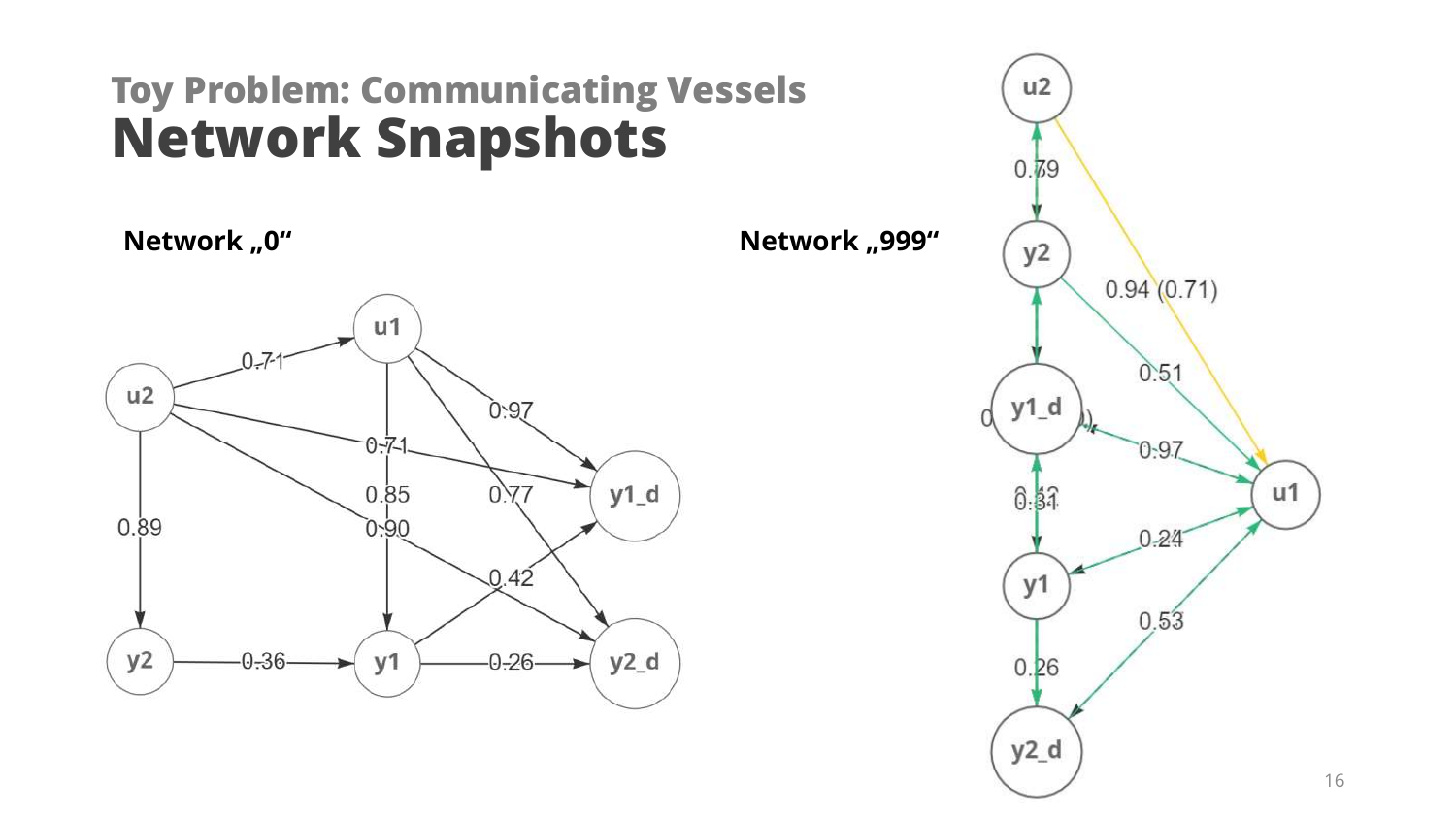### **Toy Problem: Communicating Vessels Detection Qualities**



#### **Sample Run:**

- Modeling: Symbolic Regression (SR)
- Evaluation: Sliding Window Size = 200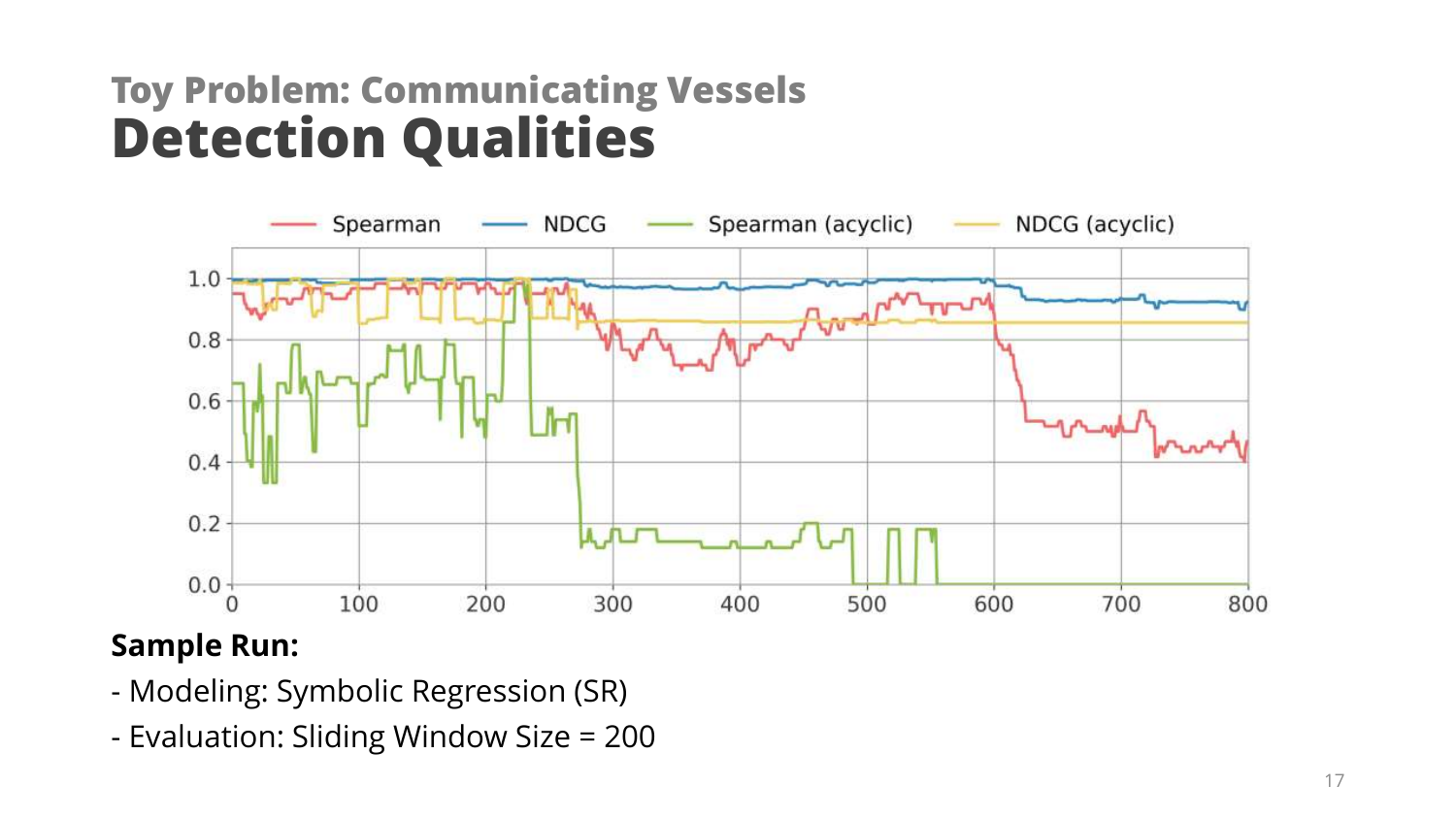### **Toy Problem: Communicating Vessels Detection Qualities vs. Known Degradation**



#### **Sample Run:**

- Modeling: Symbolic Regression (SR)
- Evaluation: Sliding Window Size = 200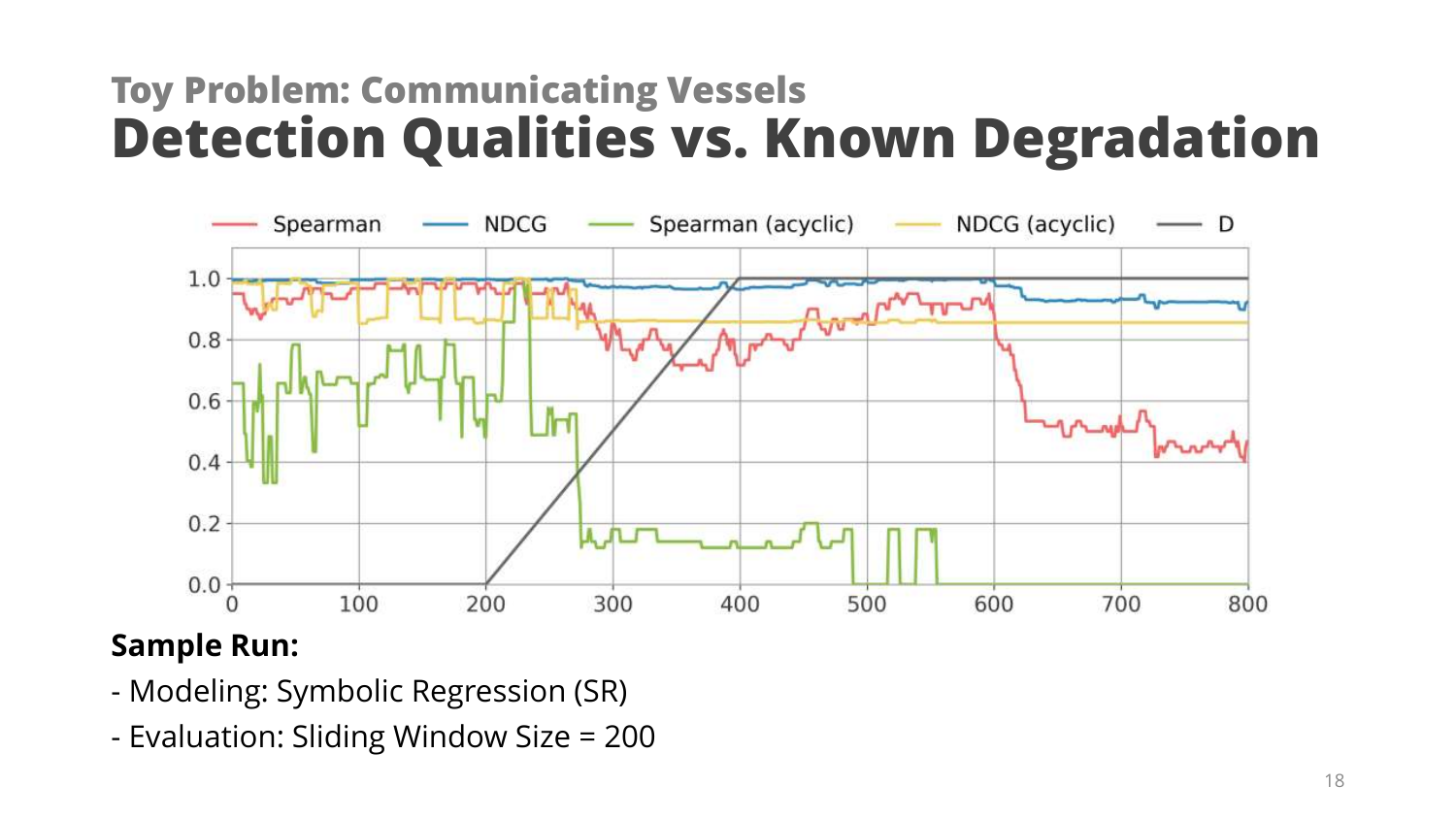### **Toy Problem: Communicating Vessels Detection Qualities vs. Known Degradation**



19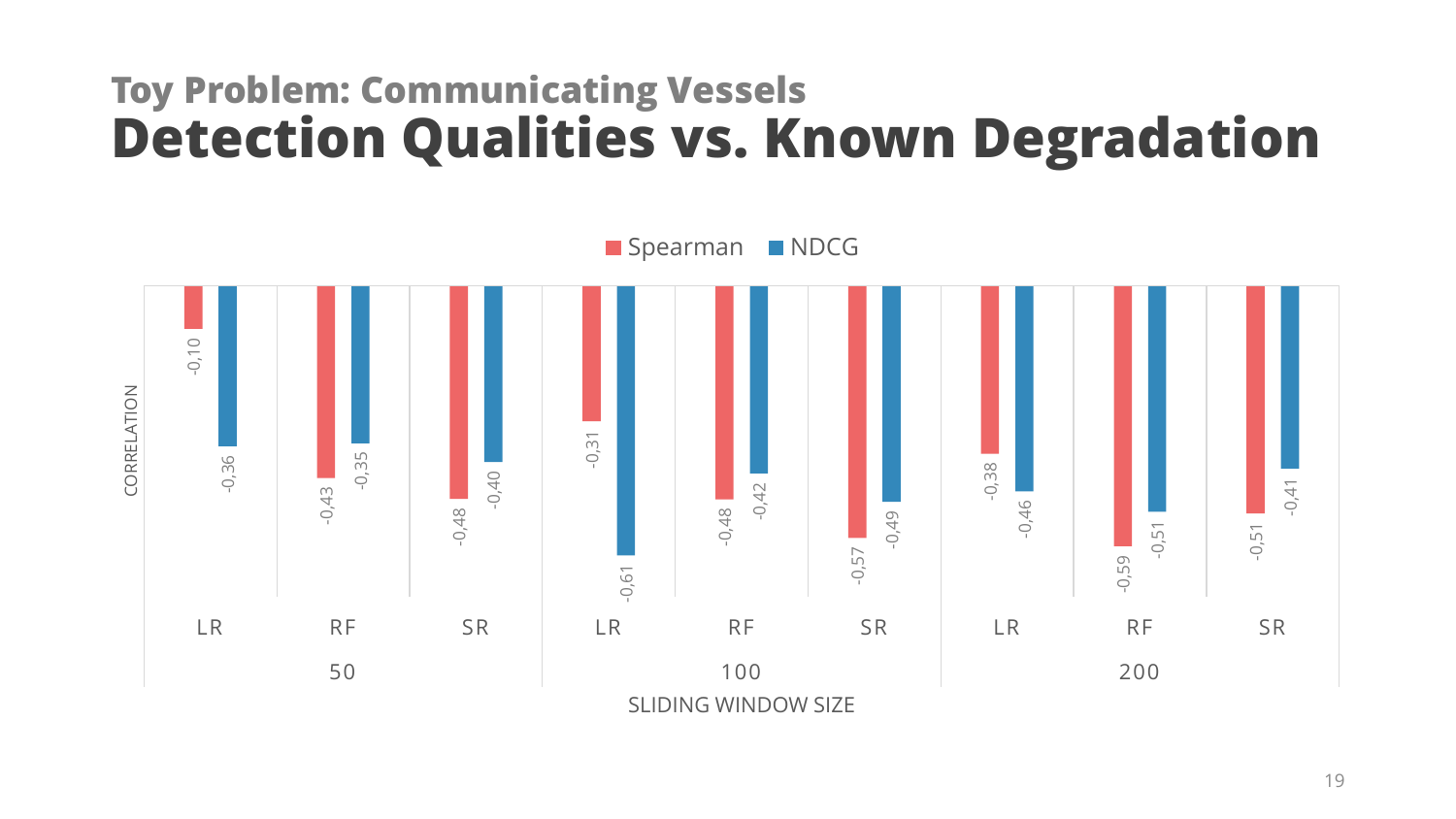### **From a recent PdM Pilot Study…**

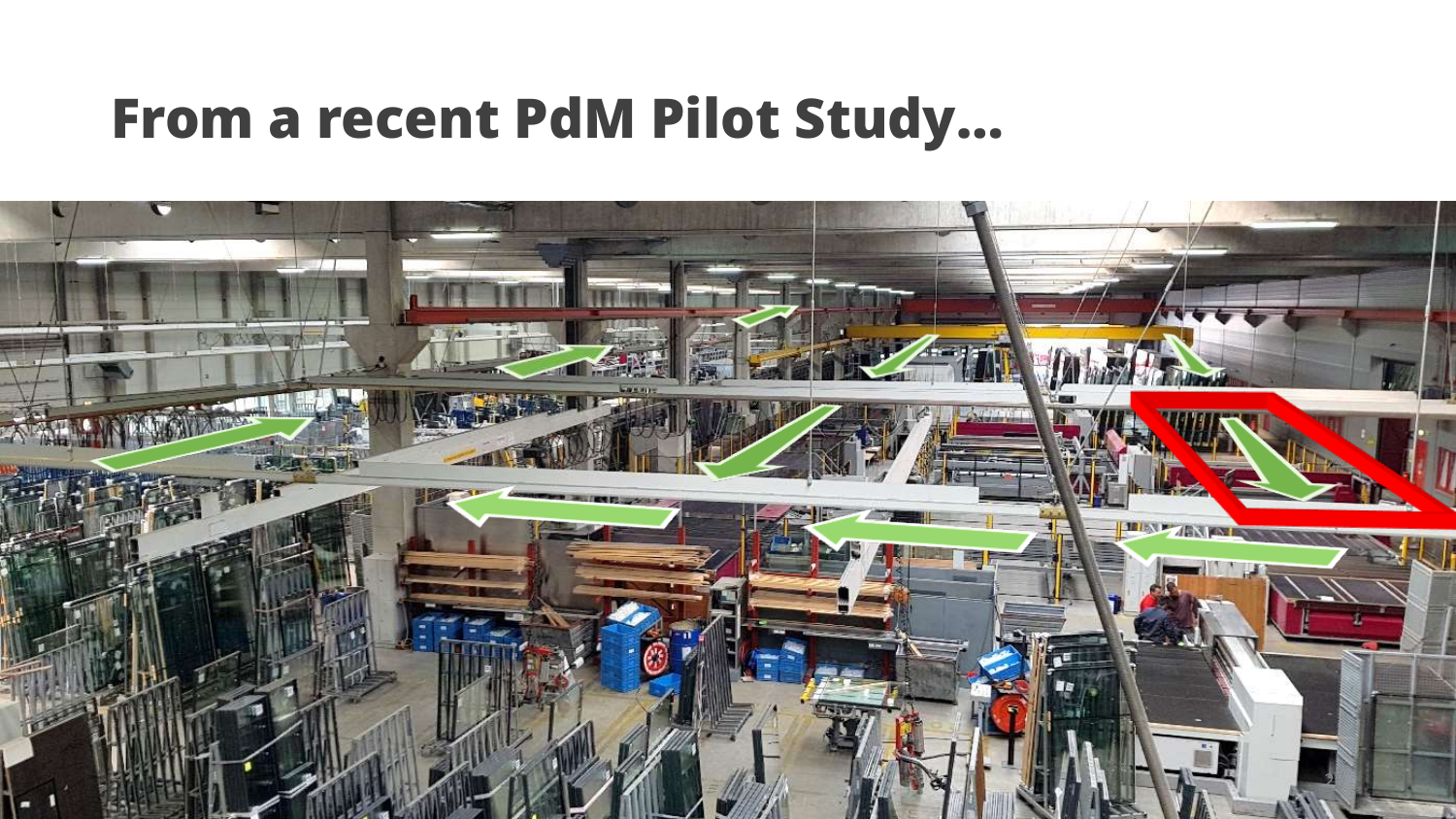### **PdM Pilot Study: Cutting Process Applying Variable Interaction Networks**

- Goal: Identify maintenance relevant changes of relationships
- Alternating Targets / Inputs:
	- Process- & recipe parameters
	- Sensor data (time series)
- Potential error causes
	- Heating element,
	- Suction heads,
	- Blade,…

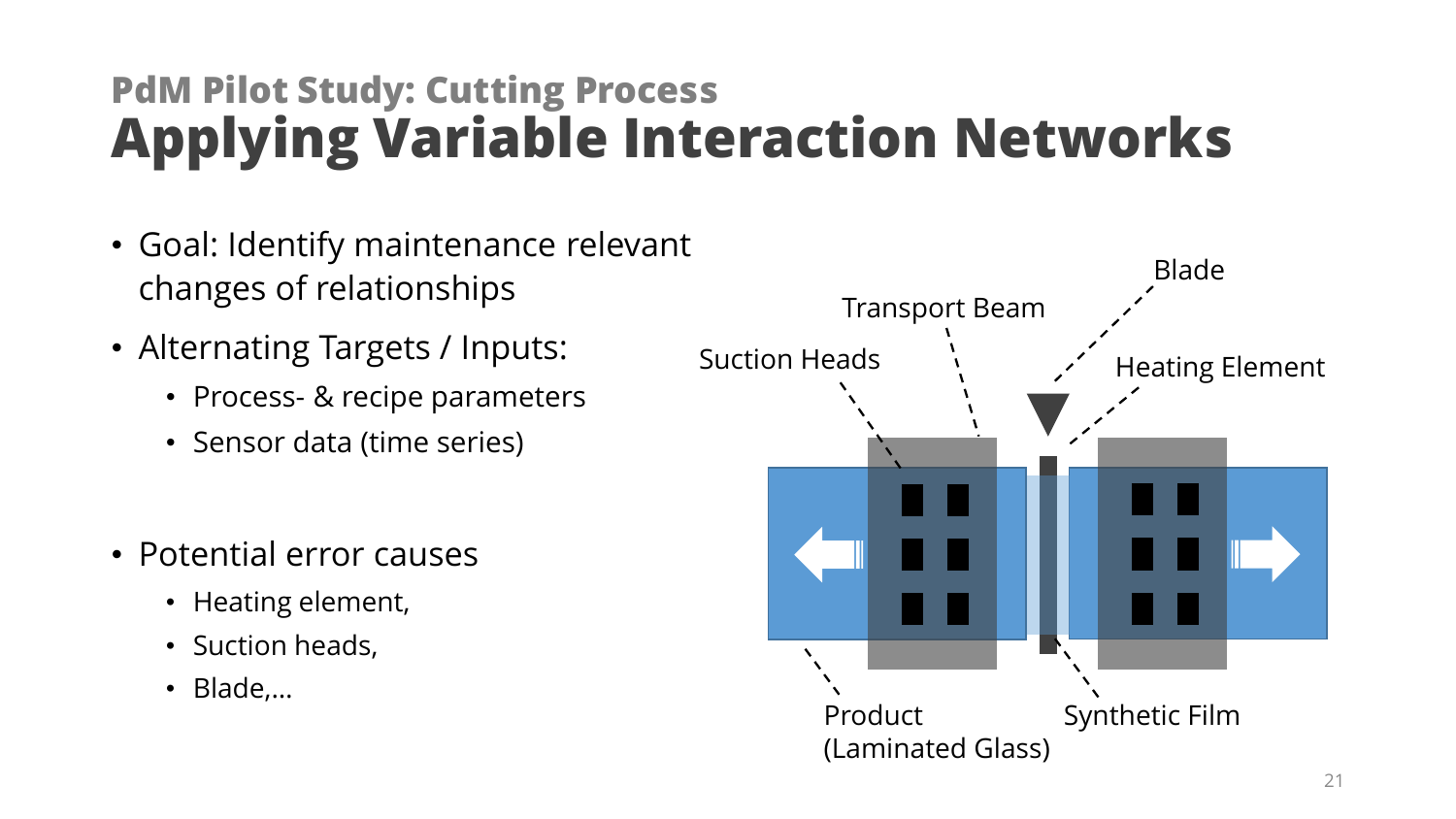# **Conclusion and Outlook**

- Summary of Contribution
	- Machine learning based algorithm for holistic analysis of system dynamics
	- Algorithm is agnostic to underlying machine learning techniques
	- Implementation for HeuristicLab

- Further Research Questions:
	- Real-world applications
	- Root-cause analysis with variable interaction networks
	- From system dynamics *detection* to *prediction*
	- Open-ended learning